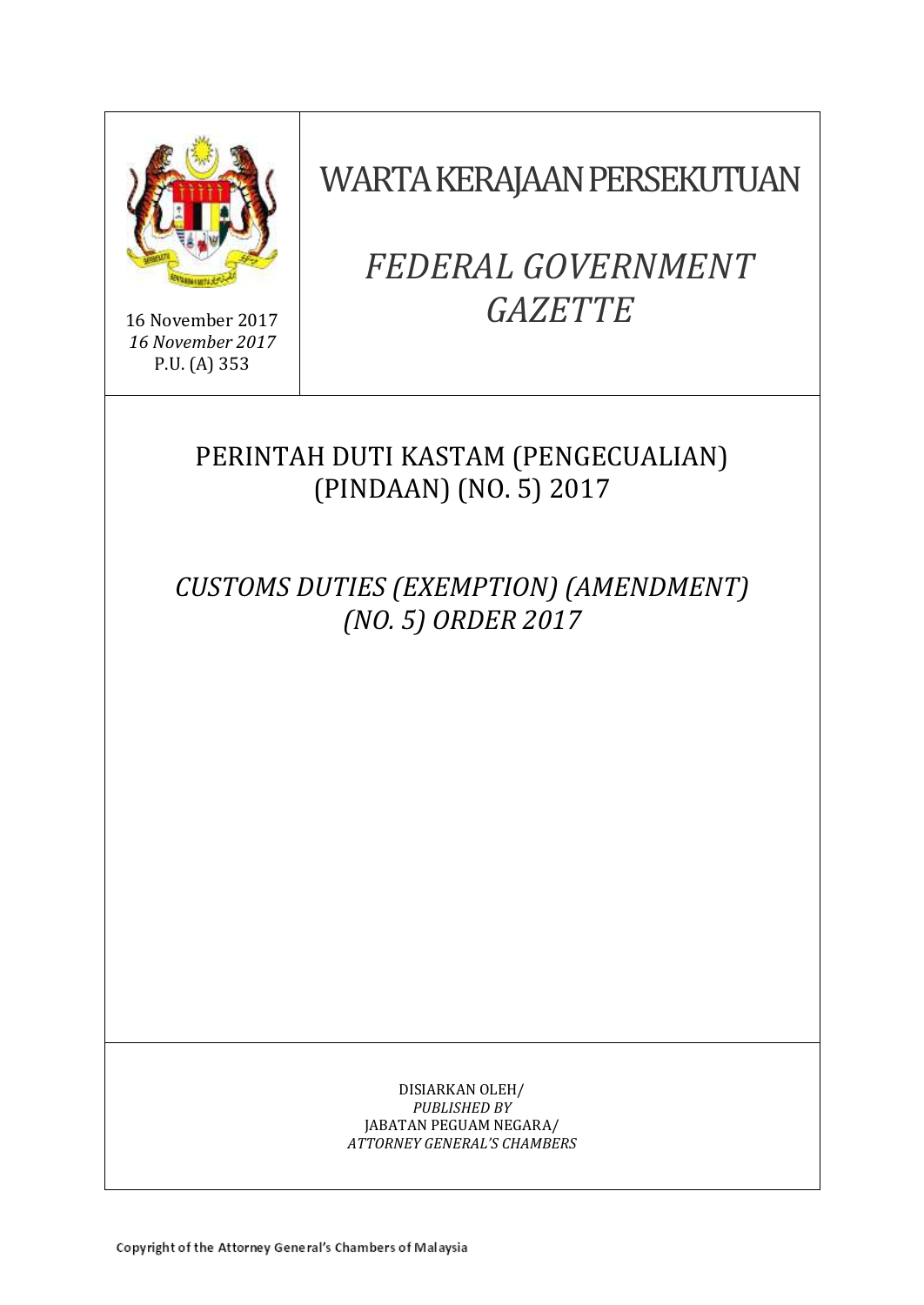# AKTA KASTAM 1967

# PERINTAH DUTI KASTAM (PENGECUALIAN) (PINDAAN) (NO. 5) 2017

PADA menjalankan kuasa yang diberikan oleh subseksyen 14(1) Akta Kastam 1967 [*Akta 235*], Menteri membuat perintah yang berikut:

# **Nama dan permulaan kuat kuasa**

1. (1) Perintah ini bolehlah dinamakan **Perintah Duti Kastam (Pengecualian) (Pindaan) (No. 5) 2017**.

(2) Perintah ini mula berkuat kuasa pada 17 November 2017.

#### **Pindaan Jadual**

2. Perintah Duti Kastam (Pengecualian) 2013 [*P.U. (A) 371/2013*] dipinda dalam Bahagian I Jadual, berhubung dengan butiran 66, dalam ruang (2)—

- *(a)* dalam perenggan (x), dengan menggantikan perkataan "Sapurakencana Energy Peninsula Malaysia Inc." dengan perkataan "Sapura Exploration and Production (PM) Inc.";
- *(b)* dalam perenggan (xi), dengan menggantikan perkataan "Sapurakencana Energy Sarawak Inc" dengan perkataan "Sapura Exploration and Production (Sarawak) Inc.";
- *(c)* dalam perenggan (xviii), dengan menggantikan perkataan "Sapurakencana Energy Sabah Inc" dengan perkataan "Sapura Exploration and Production (Sabah) Inc."; dan
- *(d)* dengan memasukkan selepas perenggan (xxv) perenggan yang berikut:

"(xxvi) Conocophillips Sarawak Limited".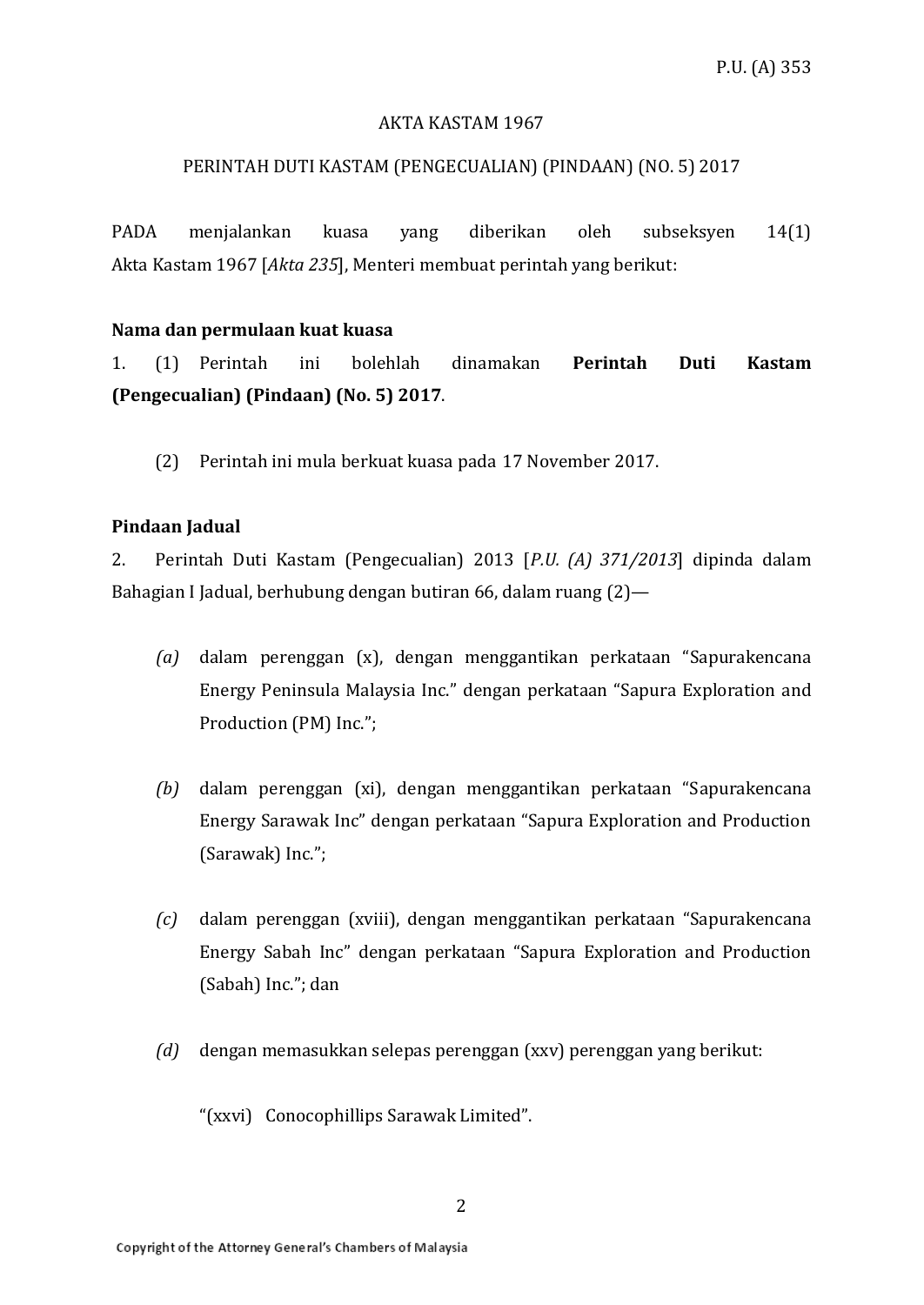Dibuat 10 November 2017 [SULIT KE.HT(96)669/13-66 Klt.9 Sk.20/(3); Perb. 09060/18 JLD. 26(SK.5); PN(PU2)338B/XIX]

> DATUK SERI JOHARI BIN ABDUL GHANI *Menteri Kewangan Kedua*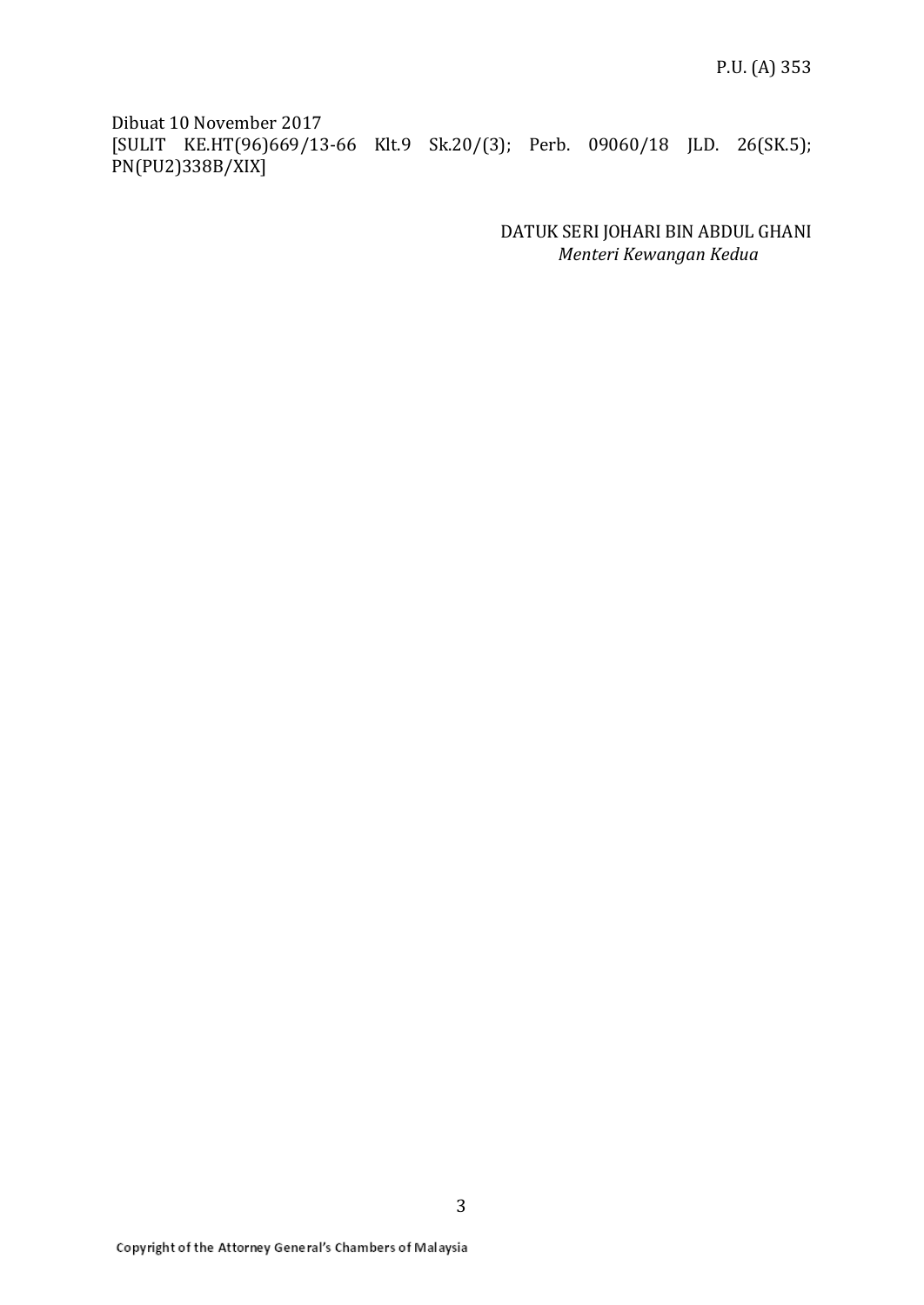#### CUSTOMS ACT 1967

# CUSTOMS DUTIES (EXEMPTION) (AMENDMENT) (NO. 5) ORDER 2017

IN exercise of the powers conferred by subsection 14(1) of the Customs Act 1967 [*Act 235*], the Minister makes the following order:

#### **Citation and commencement**

1. (1) This order may be cited as the **Customs Duties (Exemption) (Amendment) (No. 5) Order 2017**.

(2) This Order comes into operation on 17 November 2017.

# **Amendment of Schedule**

2. The Customs Duties (Exemption) Order 2013 [*P.U. (A) 371/2013*] is amended in Part I of the Schedule, in relation to item 66, in column (2)—

- *(a)* in paragraph (x), by substituting for the words "Sapurakencana Energy Peninsula Malaysia Inc." the words "Sapura Exploration and Production (PM) Inc.";
- *(b)* in paragraph (xi), by substituting for the words "Sapurakencana Energy Sarawak Inc" the words "Sapura Exploration and Production (Sarawak) Inc.";
- *(c)* in paragraph (xviii), by substituting for the words "Sapurakencana Energy Sabah Inc" the words "Sapura Exploration and Production (Sabah) Inc."; and
- *(d)* by inserting after paragraph (xxv) the following paragraph:

**"**(xxvi) Conocophillips Sarawak Limited".